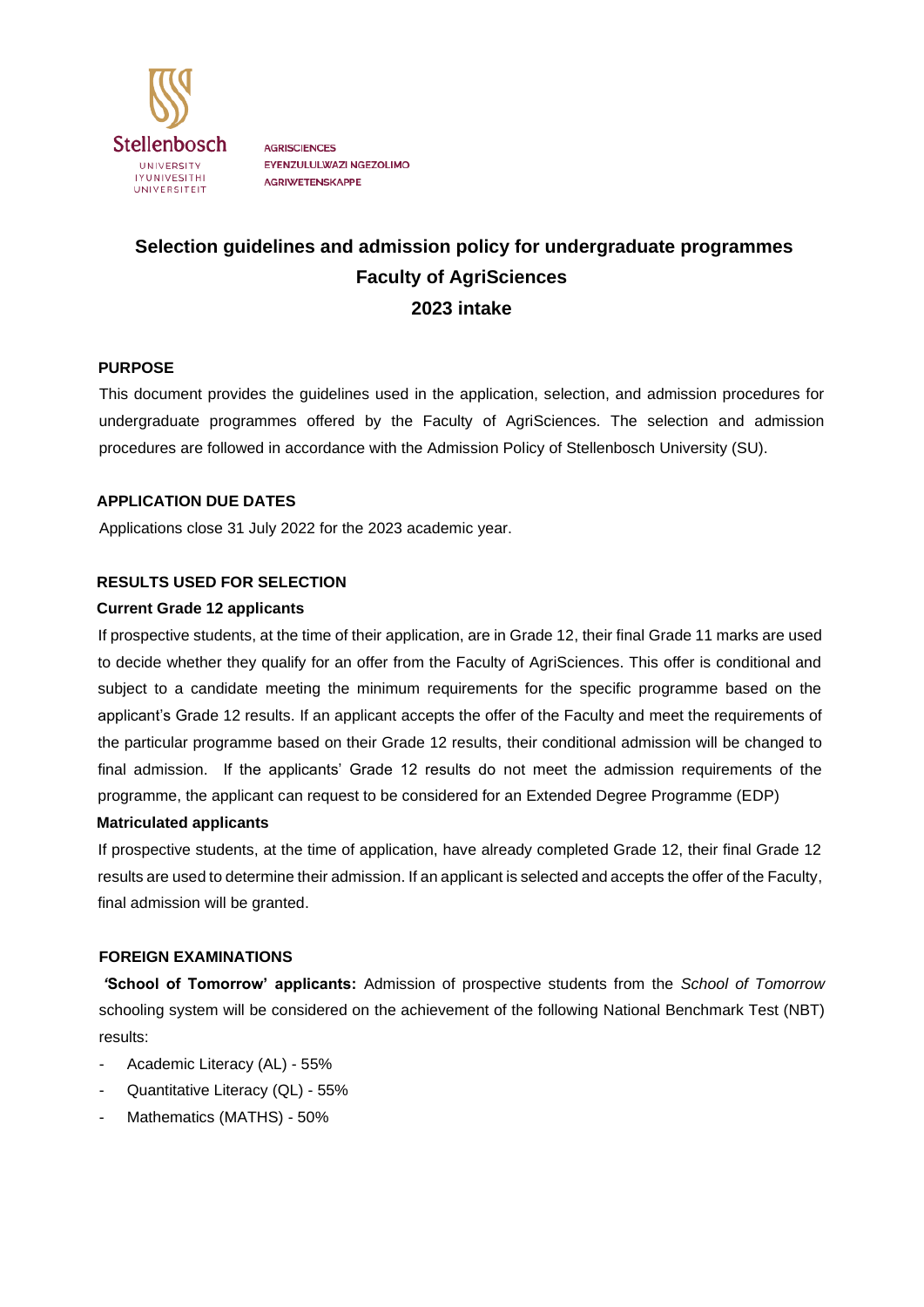**International qualifications:** Applicants with international school qualifications must pass Mathematics, Chemistry and Physics at a comparable standard to the required NSC (Grade 12) level. Mathematics, Chemistry and Physics at IGSCE/GCSE/NSSC OL/O-level does not qualify for admission. All queries concerning international qualifications should be directed to the SU International Office (Tel 0218082565, E-mail interoff@sun.ac.za).

**NATIONAL BENCHMARK TESTS (NBT's):** It is only compulsory for applicants who are completing a "School of Tomorrow" curriculum to write the NBTs. All other applicants do not write the NBTs.

## **MINIMUM ADMISSION REQUIREMENTS FOR MAINSTREAM DEGREE PROGRAMMES**

For mainstream Degree Programmes only applicants who meet the following requirements will be considered for selection:

## **Basic admission requirements to university study:**

- A National Senior Certificate (NSC) or Independent Examinations Board (IEB) school-leaving certificate as certified by Umalusi with admission to bachelor's degree studies.
- A university exemption certificate issued by the South African Matriculation Board to students with other school qualifications.
- The minimum academic requirement for a bachelor's degree is:
	- 30% for a South African Language of Learning and Teaching (English or Afrikaans) and
	- An achievement rating of 4 (50% 59%) in four 20-credit subjects
- Writing of the National Benchmark Tests (NBTs) required if School of Tomorrow applicant

#### **Faculty specific requirements:**

- An average of at least 60% in the NSC, IEB or relevant final school examination. The average is calculated by taking your highest score in Language of Learning and Teaching subject (English or Afrikaans) + (5 x best results in 20-credit subjects excluding Life orientation and Mathematics 3). The total divided by 6 equals your NSC average.
- Afrikaans or English (Home Language or First Additional Language) 4 (50%)
- Mathematics 5 (60%)
- Physical Sciences (Physics and Chemistry) 4 (50%)

In addition to the minimum admission requirements, admission to the program **BScAgric (Plant and Soil Sciences) with Soil Science and Chemistry as major subjects** requires a minimum of:

Mathematics 6 (70%)

In addition to the minimum admission requirements, admission to the program **BScFor (Wood and Wood Products Sciences)** requires a minimum of:

- Mathematics 6 (70%)
- Physical Sciences (Physics and Chemistry) 5 (60%)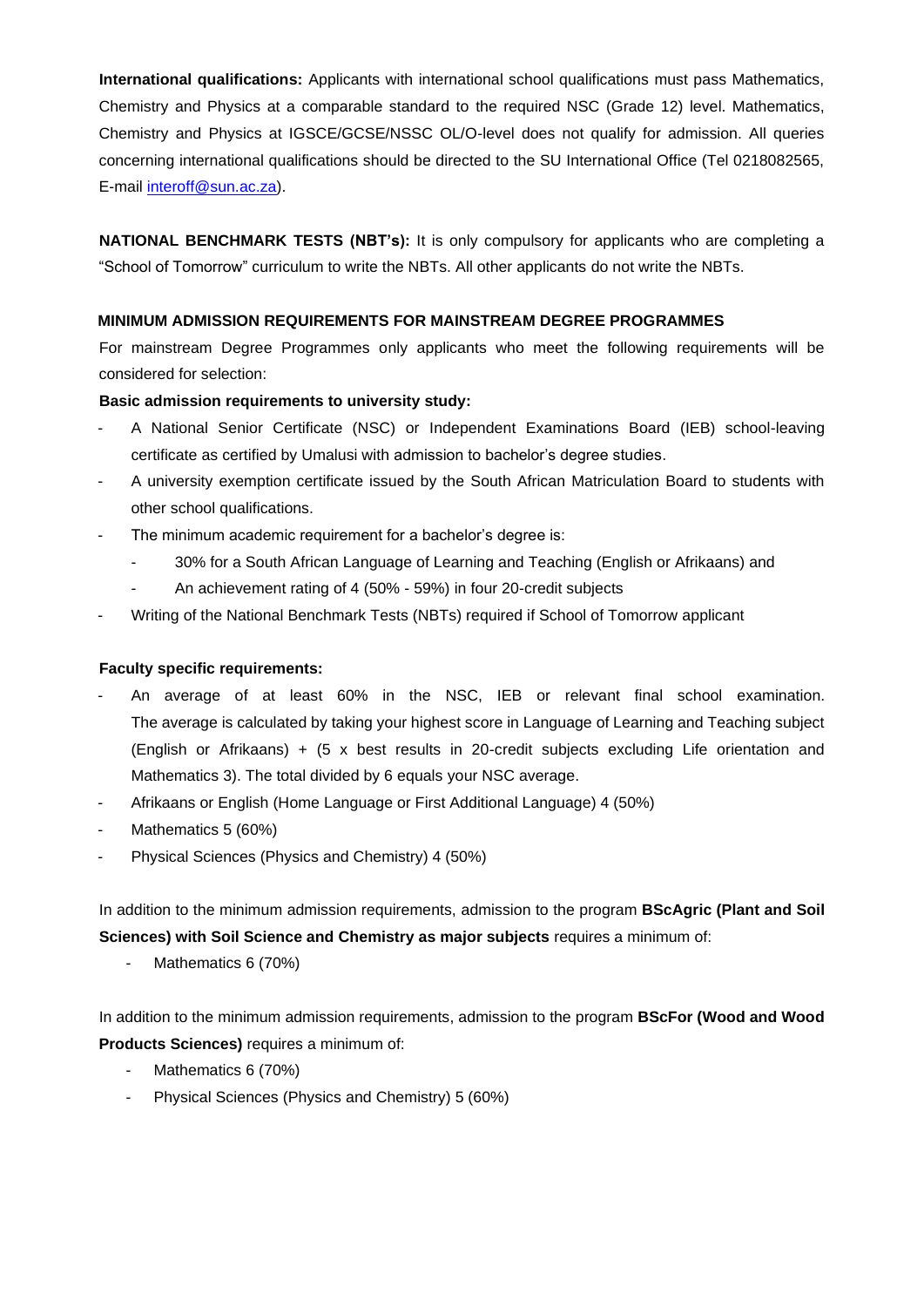For the **BAgric** program offered by Elsenburg Agricultural Training Institute applicants need to meet the following requirements to be considered for selection:

- An average of at least 55% in the NSC, IEB or relevant final school examination. The average is calculated by taking your highest score in Language of Learning and Teaching subject (English or Afrikaans) + (5 x best results in 20-credit subjects excluding Life orientation and Mathematics 3). The total divided by 6 equals your NSC average.
- Afrikaans or English (Home Language or First Additional Language) 4 (50%)
- Mathematics 4 (50%) OR Mathematical Literacy 5 (60%)
- Physical Sciences (Physics and Chemistry) 4 (50%) OR
- Life Sciences 4 (50%) OR
- Agricultural Sciences 4 (50%)

Please note: The Elsenburg Agricultural Training Institute does the selection of candidates to the BAgric programme and will communicate directly with applicants.

# **MINIMUM ADMISSION REQUIREMENTS FOR EXTENDED DEGREE PROGRAMMES (EDP)**

Any student who is admitted to a mainstream program may apply for admission to a relevant EDP. A student, based on school results may be advised or required by the Faculty to follow the EDP route. A maximum of 50 students per year are selected for the EDP programmes. Preference is given to applicants from disadvantaged socio-economic and schooling backgrounds.

Prospective students who received a conditional offer to mainstream programmes based on Grade 11 results, but whose final NSC or IEB results do not meet the minimum requirements of the relevant program, may submit a request for a transfer into an EDP if the applicant falls into one of the following categories:

|                   | EDP in the programs<br>leading to:<br><b>BScAgric</b><br><b>BScFor</b><br><b>BScConsEcol</b><br><b>BAgric (Agri-business</b><br>Management): | EDP BScAgric (Plant and<br>Soil Sciences) with Soil<br>Science and Chemistry | EDP BScFor (Wood and<br><b>Wood Products Sciences):</b> |
|-------------------|----------------------------------------------------------------------------------------------------------------------------------------------|------------------------------------------------------------------------------|---------------------------------------------------------|
| <b>CATEGORY 1</b> | Average ≥55% (Excluding<br>Life Orientation)                                                                                                 | Average ≥55% (Excluding<br>Life Orientation)                                 | Average ≥55% (Excluding<br>Life Orientation)            |
|                   | <b>ALL</b><br>Meet<br>other<br>admission requirements                                                                                        | Meet<br><b>ALL</b><br>other<br>admission requirements                        | Meet <b>ALL</b> other<br>admission requirements         |
| <b>CATEGORY 2</b> | Mathematics 4 (55% -<br>59.9%)                                                                                                               | Mathematics 5 (60% -<br>69.9%)                                               | Mathematics 5 (60% -<br>69.9%)                          |
|                   | Meet<br><b>ALL</b><br>other<br>admission requirements                                                                                        | Meet<br><b>ALL</b><br>other<br>admission requirements                        | Meet<br><b>ALL</b><br>other<br>admission requirements   |
| <b>CATEGORY 3</b> | Physical Science 3 (45% -<br>49.9%)                                                                                                          | Physical Science 3 (45% -<br>49.9%)                                          | Physical Science 4 (55% -<br>59.9%)                     |
|                   | Meet ALL other admission<br>requirements                                                                                                     | Meet ALL other admission<br>requirements                                     | Meet ALL other admission<br>requirements                |